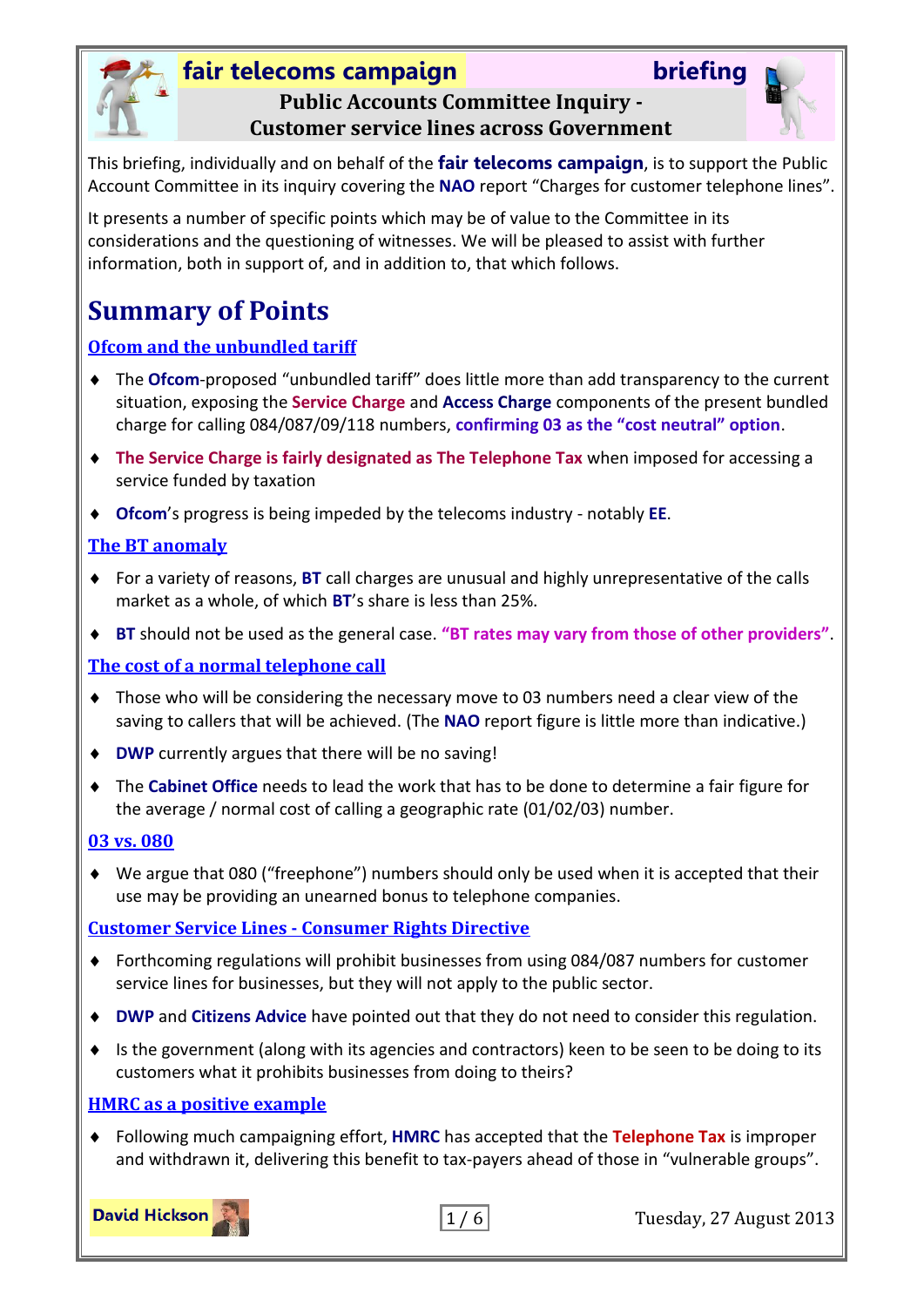



**Public Accounts Committee Inquiry - Customer service lines across Government**

# <span id="page-1-0"></span>**Ofcom and the unbundled tariff**

It is important to understand that **Ofcom**'s proposal for the "unbundled tariff" represents nothing more than what is necessary to bring transparency to the situation that has always existed for with the number ranges covered - 084, 087, 09 and 118.

Charges for calls to these numbers consist of two elements:

## **SERVICE CHARGE ACCESS CHARGE**

**To the benefit of the person called, paid via their telephone company**

**To the benefit of caller's telephone company, retained by them**

When "unbundled", each will be declared separately by the respective party.

03 numbers will remain as the only non-geographic numbers charged at the geographic rate (i.e. that for calls to 01 / 02 numbers - distinct rates for "local" and "national" calls being long gone.)

We believe that a **Service Charge** (imposition of which is a consequence of choosing a 084/087 number) is only acceptable where it is declared and justified. When it is imposed by a provider of services funded by taxation, we refer to it as the "**Telephone Tax**".

# *Level of Telephone Tax*

**Ofcom** confirms that the present levels of **Service Charge / Telephone Tax** are equivalent to the following (VAT inclusive) amounts:

- All 0845 numbers 2p per minute
- $\Box$  0844/3 numbers up to 7p per minute (according to the particular number)
- 0871/2/3 numbers up to 13p per minute (according to the particular number)

The 0870 range currently has no Service Charge associated with it, however **Ofcom** proposes for this to return.

The 03 range will continue to be free of Service Charge. It will remain under regulation ensuring that calls are subject to no greater charge than that for calling a geographic (01/02) number, including the terms of inclusive packages and bundles.

## *Level of Access Charge*

At present, the level of **Access Charge** may be derived by subtracting the **Service Charge** from the "bundled" rate given under the tariff. This gives a wide variety of rates. Under the "unbundled tariff" telephone companies will have to set and declare a single rate of **Access Charge** for each tariff across all number ranges (084/087/09/118).

Whilst **Access Charge** levels are significant for many landline call providers, the greatest levels are seen from mobile providers. In many cases there is a single bundled rate for calls to all 084/087 numbers, set at 35p, 40p and 41p per minute for some leading providers.

This means that the **Access Charge** on some calls to 0845 numbers is 39p per minute.

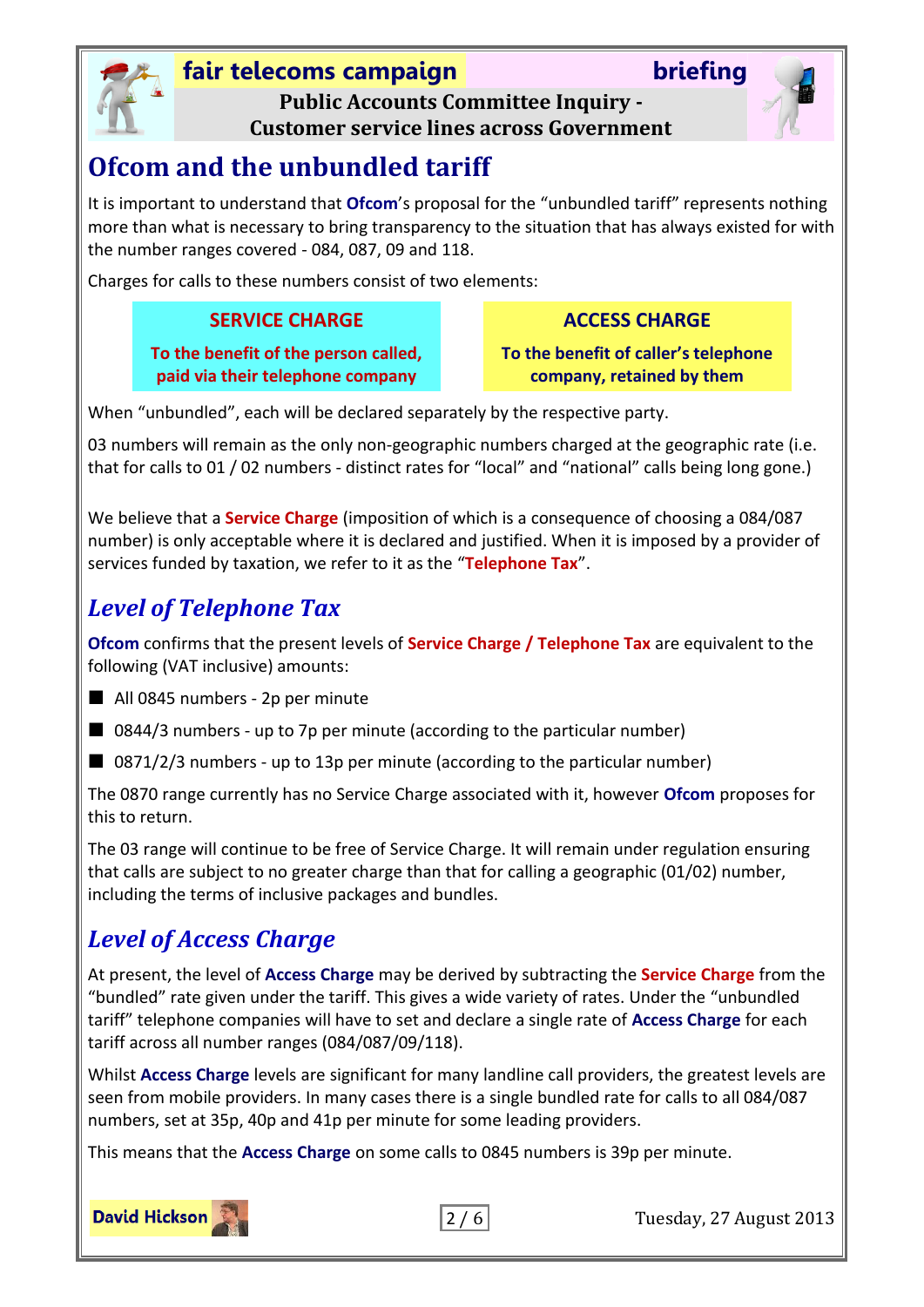

## **fair telecoms campaign briefing Public Accounts Committee Inquiry -**



**Customer service lines across Government**

## *Implementation of the "unbundled tariff"*

**Ofcom** is currently preparing a response to its consultation on firm proposals for the regulatory measures to implement the 'unbundled tariff'. Once this is complete, the regulations will be put in place, with a 18 month implementation timetable.

**Ofcom**'s progress continues to be impeded by extensive objections raised by some telephone companies - most notably **Everything Everywhere**. Many of us see these objections as largely spurious, being based on a desire to continue to profit from a lack of transparency and the consequent consumer confusion.

#### 

# <span id="page-2-0"></span>**The BT anomaly**

Whilst **BT** remains as the largest single provider of telephone call services, it only operates in the landline market (less than 50% of the total) and now has a share of only around 40% of that market.

**BT** still however remains subject to regulation of its charges for calls to 084/087/09/118 numbers. This regulation effectively prohibits it from adding any **Access Charge**. For this reason, it is commonplace for the charges levied by **BT** to be quoted, with the comment "others may vary". Because other providers are able to add an **Access Charge**, the **BT** rates are guaranteed to be the lowest (barring those who may offer such calls at a loss).

Because **BT** rates for calls to geographic numbers are unregulated, there are cases where the unregulated cost of call to a geographic number is greater than that of an equivalent call to a 084/087 number. This applies in cases where a caller incurs a "**penalty charge**" for making a weekday daytime call under the terms of a Call Plan which covers only Weekend and perhaps Evening calls. (Only the highest rated two groups of "Premium Rate Service" 087 calls are now more expensive than an "out of plan" weekday daytime call to a geographic rate number.)

Yet further confusion arose in January 2009 when, perhaps on misreading **Ofcom**'s future intentions, **BT** began collecting the **Service Charge** on calls to 0845 numbers from all call plan subscribers, so as to make these calls inclusive. This was done alongside the same move in respect of 0870 calls, however **Ofcom**'s intention to abolish the **Service Charge** for 0870 was completed in August 2009.

There are many complex points to discuss around the issue of **BT** and 0845 calls. The essential point with this, as with the other points made here, is that **the case of BT is highly anomalous**. When considering call charges in general it is fair to reverse the common phrase - **"BT rates may vary from those of other providers"**.

It is perhaps worth noting that the special regulation of **BT**'s charges, known as "the NTS retail condition" will not exist under the "unbundled tariff".

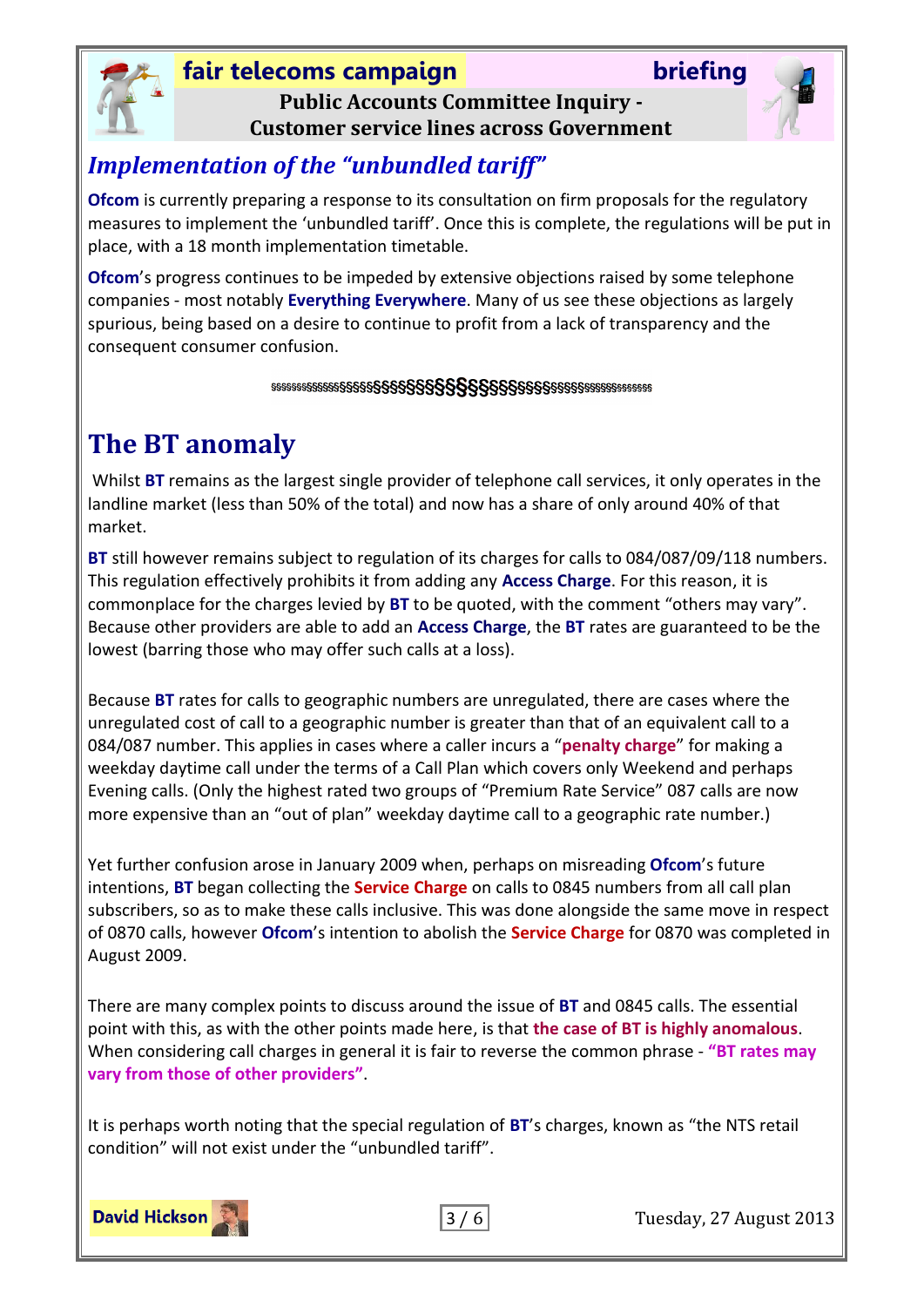



**Public Accounts Committee Inquiry - Customer service lines across Government**

# <span id="page-3-0"></span>**The cost of a normal telephone call**

We are very concerned at the amount of debate and policy work that is being undertaken without a clear shared understanding of what "people" actually pay to make particular types of call.

Published tariffs are used to give ranges of costs that may be incurred, however these give no indication about where the "norm" lies. There are some published figures about the volumes of broad categories of call handled by various providers, but these are not precise enough to enable meaningful estimates of average / normal costs to be derived.

Some years ago **Ofcom** commissioned work on the "Flow of Funds" associated with calls to nongeographic numbers, however this is admittedly incomplete and focussed on a number of internal industry issues. Most significantly this did not address calls to geographic numbers, so as to provide the comparison that many seek.

The **NAO** report which prompts this inquiry attempts to suggest an amount that would be saved by callers on a move from 084/087 to geographic rate (03) numbers. There is however no clear published basis for the figures given, so as to enable a meaningful determination to be made for a particular case.

### **Most calls from both landlines and mobiles to 'geographic rate' numbers incur no call charge.**

Both landline and contract mobile telephone services are provided with call inclusive "plans" or "bundles". These may be limited by time of day or volume, however the penalty charges incurred for exceeding these limits ensure that consumers select only an appropriate plan and "**generally**" remain within its terms. (The word "generally" needs some clear understanding.)

**BT** confirms that its "Unlimited Anytime" call plan is the most widely used. Its "penalty charge" for a non-inclusive weekday daytime call to a geographic rate number has doubled over the last 4 years - confirming these calls as exceptional. The same trend may be observed for other providers. Even regular subscribers on PAYG mobile packages now typically benefit from a bundle of calls. The distinction between "pre-paid" and "post-paid" no longer applies to calls to ordinary numbers.

It may be fairly argued that any individual inclusive call is "free"; it is certainly free of a call charge. **Sadly, there is no specific evidence to show what proportion of calls made are inclusive**, as against those which are subject to a penalty charge - because the terms of a plan or bundle are being exceeded, or those made under the terms of a tariff without any inclusive calls.

The **Cabinet Office** is currently focussed on securing good deals for migration to 03 numbers. If however Departments and others are to make this move, they must be convinced of the benefit which this will provide to callers. **DWP** has long argued that it would be of no benefit!

We see it as essential that there is strong evidence to show the extent of the saving to be achieved by callers on migration to 03, to set against whatever cost may be incurred as a result of the loss of the subsidy obtained through the **Telephone Tax**. We believe that this may be best achieved by the **Cabinet Office** working with **Ofcom** and the telephone companies to obtain the relevant data and produce some meaningful **aggregated** figures, respecting commercial confidentiality.

Having previously worked with the **Contact Council** and currently being engaged helping **NHS England**, we have offered to assist the **Cabinet Office** in this work.

**David Hickson** 



4 / 6 Tuesday, 27 August 2013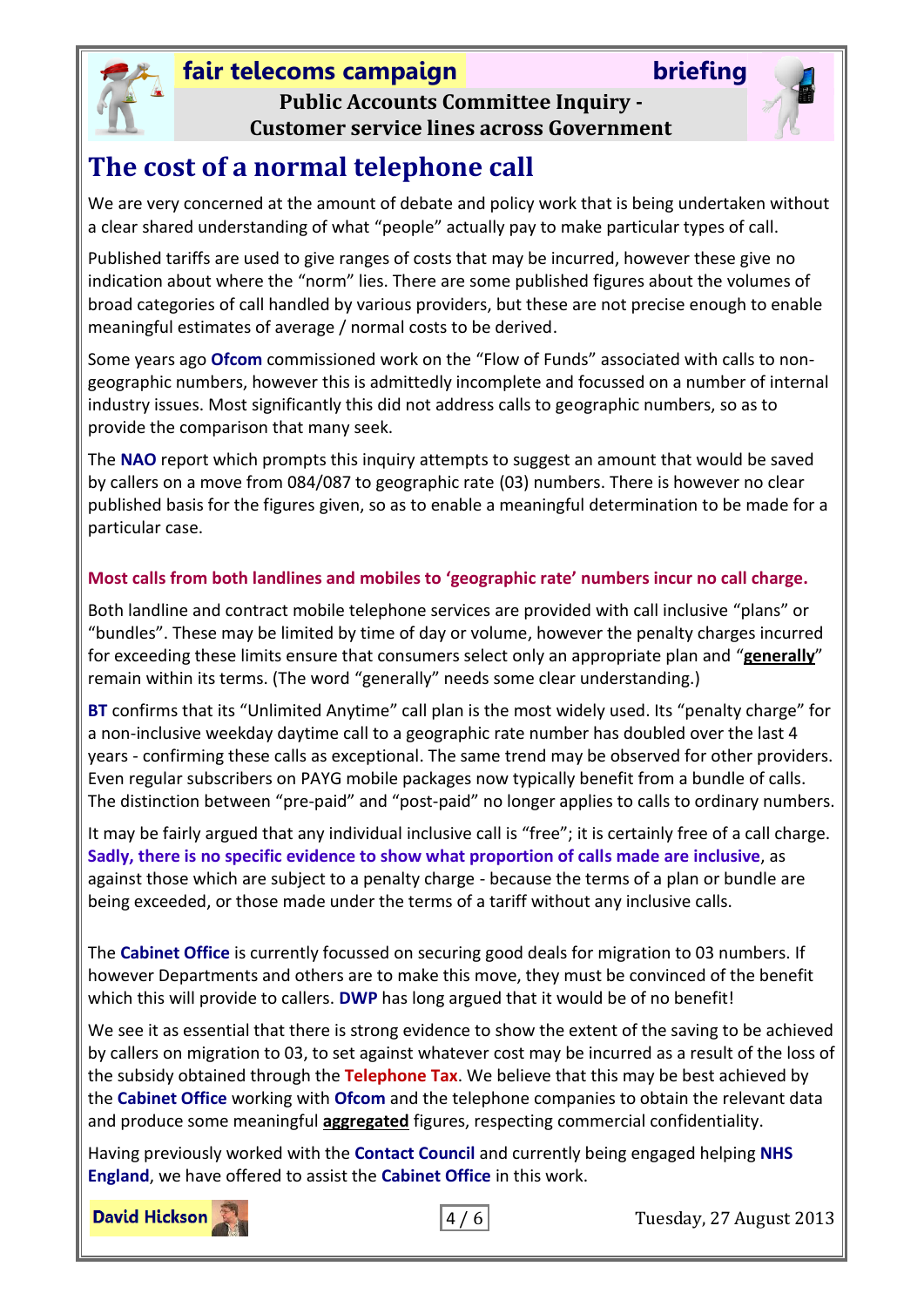



**Public Accounts Committee Inquiry - Customer service lines across Government**

# <span id="page-4-0"></span>**03 vs. 080**

Under **Ofcom**'s proposals, all calls to 03 numbers will continue to be charged at the same rate, if any, as calls to 01 / 02 numbers. In most cases this means that there is no call charge.

The present option to charge for calls to 080 numbers (assuming that a pre-call announcement is made) will be removed. In effect, this will mean that users of 080 numbers will bear the full cost of all calls made, including those from mobiles. (**DWP** already does this, by special arrangement.)

We believe that, **in normal circumstances, it is reasonable for a telephone caller to meet the normal costs associated with using the telephone**, in the same way that someone accessing an online service meets the costs of a broadband connection and owning a suitable device. Calls to 03 numbers are included in the Call Plans and bundles, which represent the way in which normal call costs are generally covered. Users of 03 numbers do not meet any of the costs incurred by callers.

We believe that **there are some services for which it is imperative that the caller incurs no call charge in any situation**, e.g. when on a PAYG tariff, or calling outside the terms of their selected call plan. If a 080, rather than 03, number is used to meet this requirement, in cases where the caller could have called a 03 number at no charge, their telephone company is benefitting at the expense of the public purse, whereas there is no benefit to the caller.

We believe that this effect should be recognised and accepted only in important cases, by use of 080 numbers. In general we argue for use of 03, where a non-geographic number is required.

Informed decision making on this point again requires the understanding referred to in the point above. It is vital to have a fair idea of what proportion of calls to a 03 number are free of charge.

# <span id="page-4-1"></span>**Customer Service Lines - Consumer Rights Directive**

On 6 August **BIS** published draft regulations which will implement provisions of the Consumer Rights Directive.

Under the provision covering numbers used **for customer service lines, businesses will only be able to use basic rate and freephone numbers. Use of 084/087/09 numbers will be prohibited.**  Certain business sectors may be excluded from these provisions (BIS is taking comments on this), but they will not cover government and other public sector services.

We note that **DWP** and **Citizens Advice** have both commented that because they are not covered by these regulations, they need have no regard for them. We argue that it may be seen as improper for a government to prohibit businesses from doing to their customers what it is content to do to those it calls its "customers", and allow its agencies and contractors to do the same.

It would be somewhat ironic if someone were to call the **Citizens Advice consumer helpline** (operated under contract to the government) **to complain about a business using a 0845 number for a customer helpline, in breach of this regulation. To do so they would call 0845 4 04 05 06!**





5 / 6 Tuesday, 27 August 2013